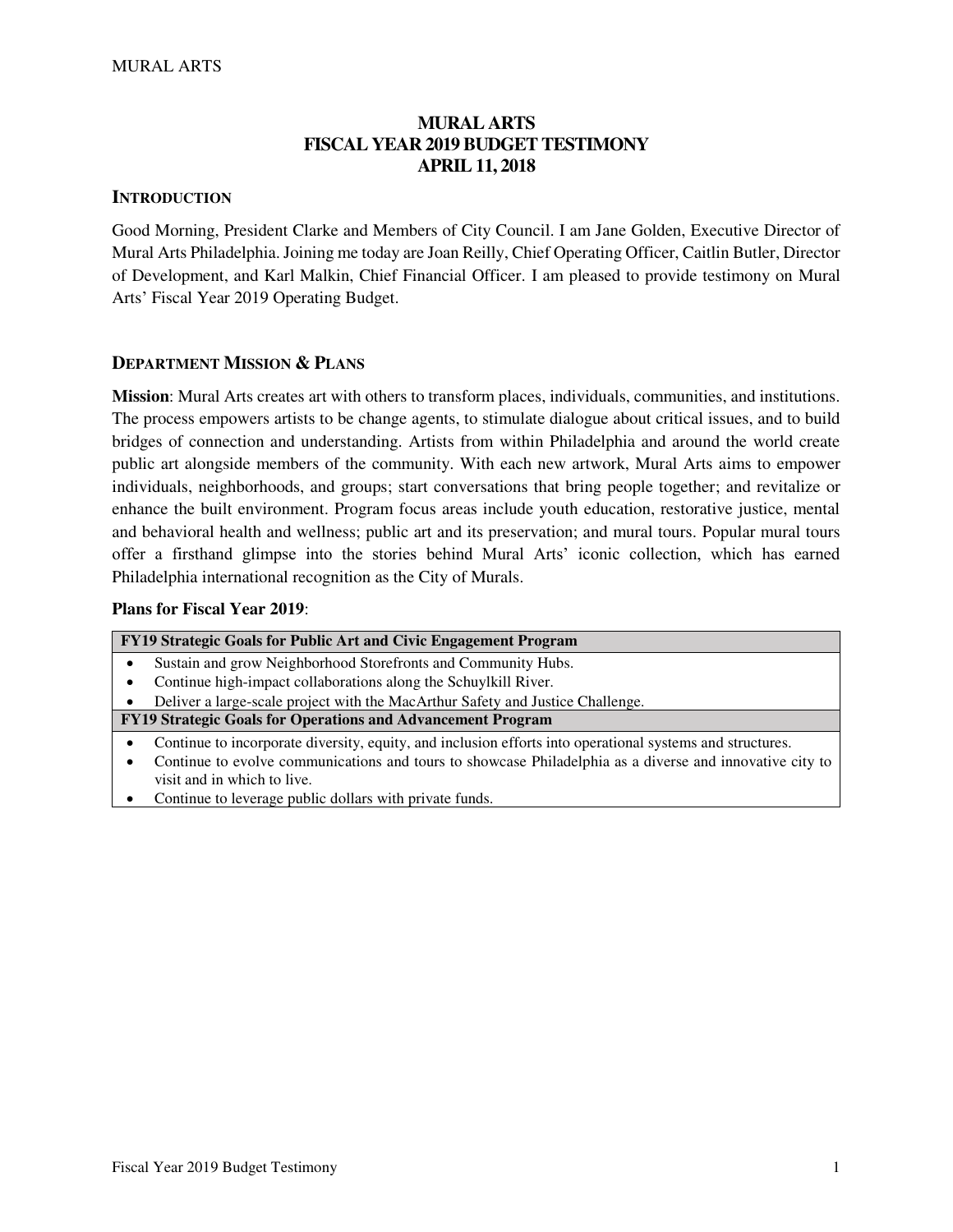| <b>Staff Demographics Summary (as of December 2017)</b> |           |          |           |           |  |  |
|---------------------------------------------------------|-----------|----------|-----------|-----------|--|--|
|                                                         | Total     | Minority | White     | Female    |  |  |
| Number of Full-Time Staff                               | 10        | 6        | 4         | 2         |  |  |
| Number of Exempt Staff                                  | $\Omega$  | N/A      | N/A       | N/A       |  |  |
| Number of Executive Staff (deputy)                      |           | 0        |           |           |  |  |
| level and above)                                        |           |          |           |           |  |  |
| Average Salary, Full-Time Staff                         | \$48,709  | \$42,415 | \$58,150  | \$81,741  |  |  |
| Average Salary, Executive Staff                         | \$117,131 | N/A      | \$117,131 | \$117.131 |  |  |
| Median Salary, Full-Time Staff                          | \$42,931  | \$42,931 | \$40,998  | \$81,741  |  |  |
| Median Salary, Executive Staff                          | \$117,131 | N/A      | \$117,131 | \$117,131 |  |  |

| <b>Employment Levels (as of December 2017)</b>            |          |          |  |  |  |
|-----------------------------------------------------------|----------|----------|--|--|--|
| <b>Budgeted</b><br>Filled                                 |          |          |  |  |  |
| Number of Full-Time Positions                             | 11       | 10       |  |  |  |
| Number of Executive Positions<br>(deputy level and above) |          |          |  |  |  |
| Average Salary of All Full-Time<br>Positions              | \$47,461 | \$48,709 |  |  |  |
| Median Salary of All Full-Time<br>Positions               | \$42,931 | \$42.931 |  |  |  |

| <b>General Fund Financial Summary by Class</b> |                |                    |                |                       |                |                  |  |
|------------------------------------------------|----------------|--------------------|----------------|-----------------------|----------------|------------------|--|
|                                                | FY17 Original  | FY17 Actual        | FY18 Original  | <b>FY18</b> Estimated | FY19 Proposed  | Difference:      |  |
|                                                | Appropriations | <b>Obligations</b> | Appropriations | <b>Obligations</b>    | Appropriations | <b>FY19-FY18</b> |  |
| Class 100 - Employee Compensation              | \$533,401      | \$528,228          | \$548,987      | \$533,401             | \$583,401      | \$50,000         |  |
| Class 200 - Purchase of Services               | \$1,145,615    | \$1,145,615        | \$1,375,615    | \$1,375,615           | \$1,375,615    | \$0              |  |
|                                                | \$1,679,016    | \$1,673,843        | \$1,924,602    | \$1,909,016           | \$1,959,016    | \$50,000         |  |

| <b>Contracts Summary (Professional Services only)</b> |             |             |             |             |             |                              |  |
|-------------------------------------------------------|-------------|-------------|-------------|-------------|-------------|------------------------------|--|
|                                                       | <b>FY13</b> | <b>FY14</b> | <b>FY15</b> | <b>FY16</b> | <b>FY17</b> | <b>FY18 YTD</b><br>(01 & 02) |  |
| Total amount of contracts                             | \$501,800   | \$1,139,000 | \$1,001,800 | \$1,155,615 | \$1,145,615 | \$1,375,615                  |  |
| Total amount to $M/W/DSBE1$                           | N/A         | N/A         | N/A         | N/A         | N/A         | N/A                          |  |
| <b>Participation Rate</b>                             | N/A         | N/A         | N/A         | N/A         | N/A         | N/A                          |  |

<sup>1</sup> The majority of Mural Arts' city-funded work is done in-house by City-funded staff and staff of the nonprofit Philadelphia Mural Arts Advocates. *As a result, Mural Arts does not have an OEO participation goal.*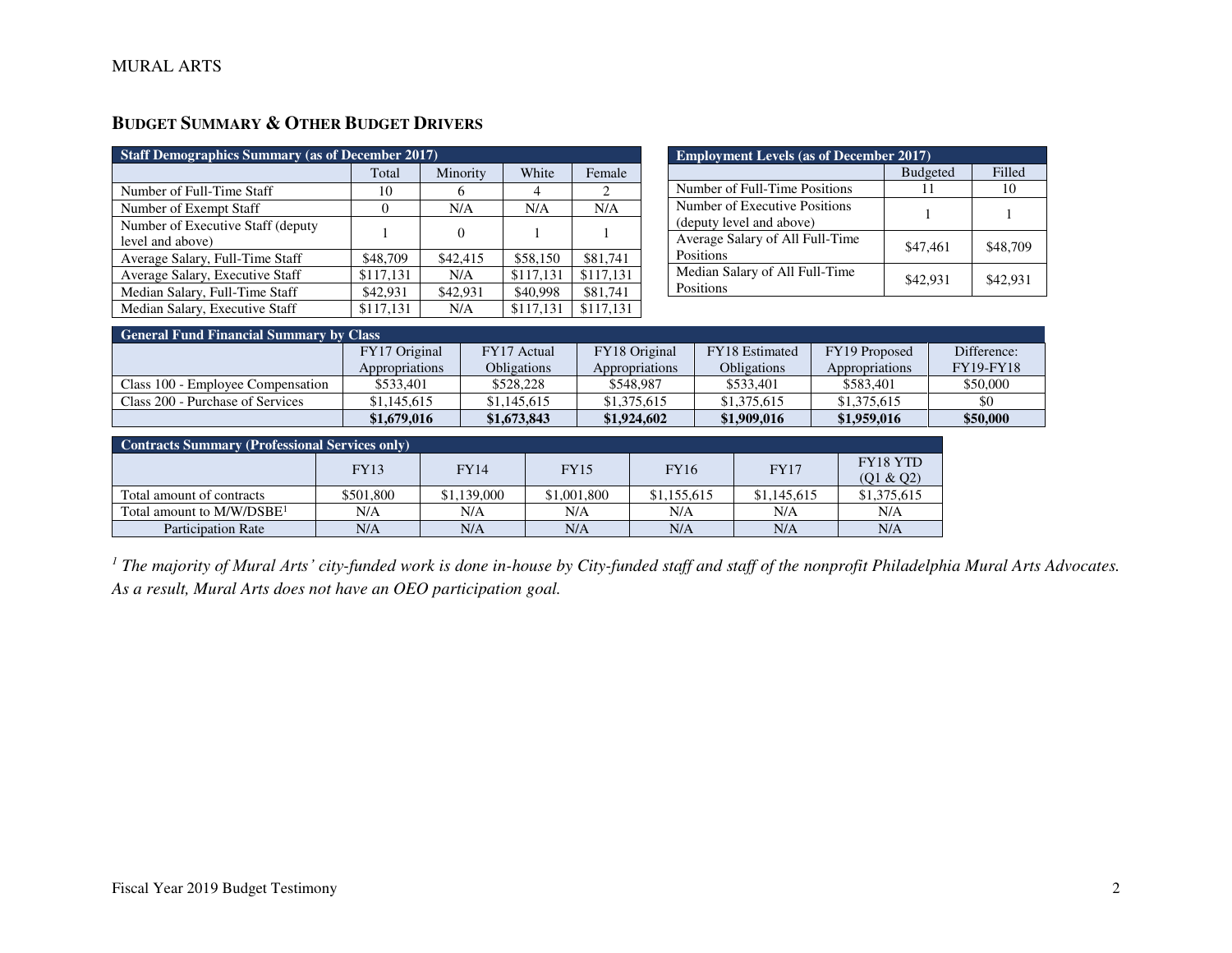# **PROPOSED BUDGET OVERVIEW**

## **Proposed Funding Request**:

The proposed Fiscal Year 2019 General Fund budget totals \$1,959,016, an increase of \$50,000 over Fiscal Year 2018 estimated obligation levels. This increase is primarily due to the increase of one position.

The proposed budget includes:

- \$583,401 in Class 100, a \$50,000 increase over FY18. This increase is attributed to the transfer of one position from Philadelphia Parks and Recreation to the Mural Arts Program.
- \$1,375,615 in Class 200, level funding with FY18.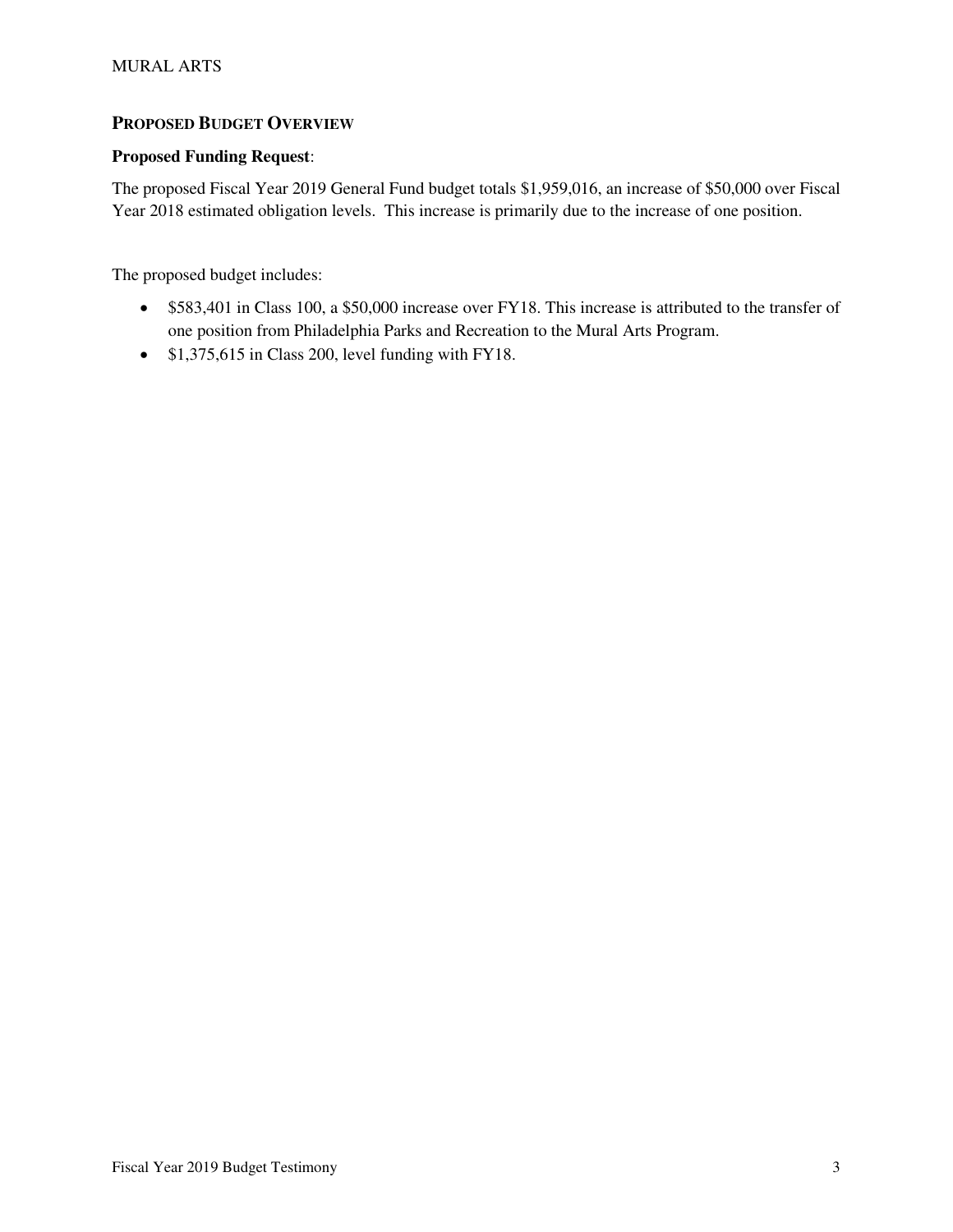# **STAFFING LEVELS**

The department is requesting 12 budgeted positions for FY19, an increase of 1 position over FY18.

The increase is attributed to the transfer of one position from Philadelphia Parks and Recreation to Mural Arts.

## **NEW HIRES**

Mural Arts had no new hires between 7/1/17 and the end of December.

Mural Arts hired one African-American male in February 2018.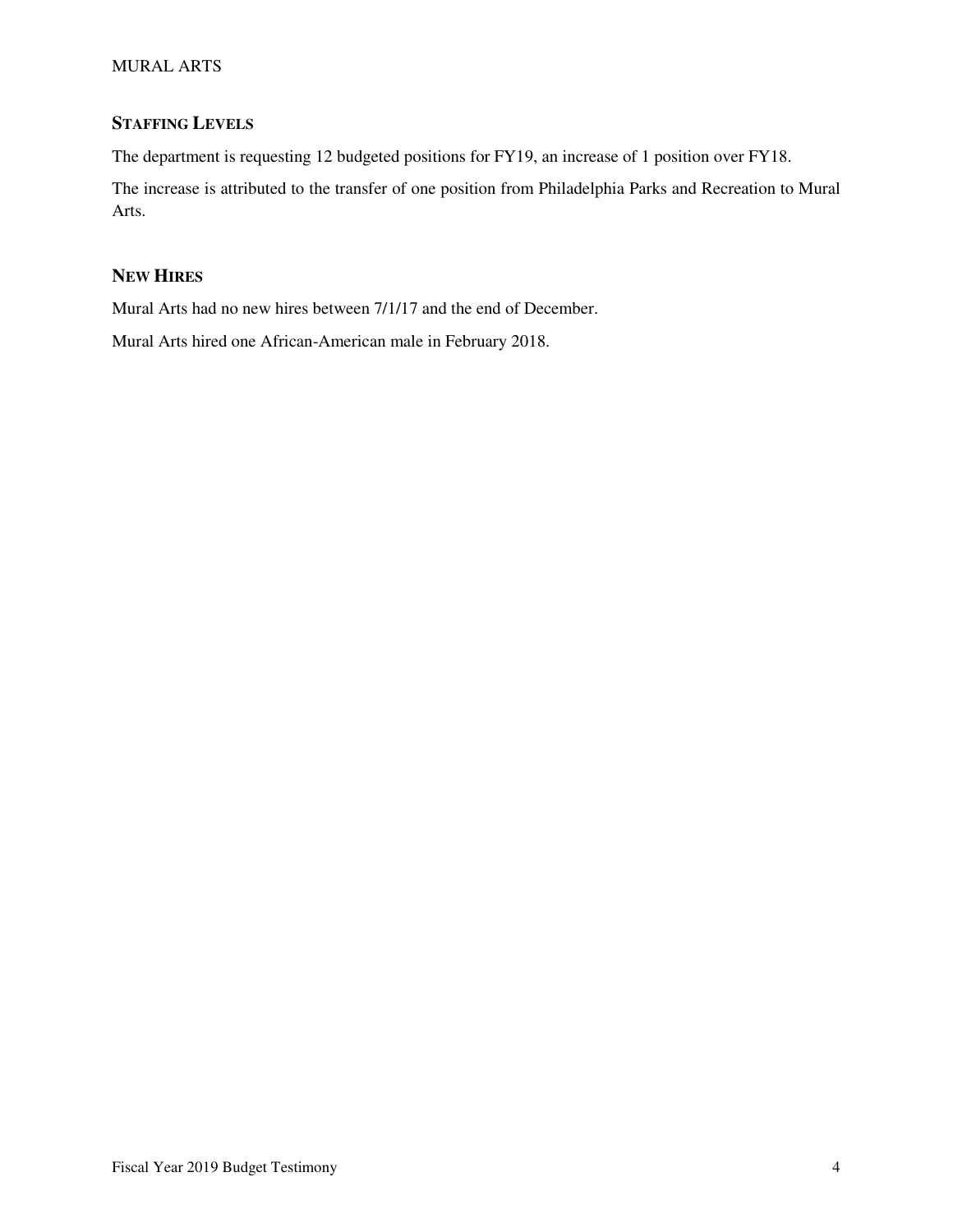## **PERFORMANCE, CHALLENGES, AND INITIATIVES**

### **Public Arts and Civic Engagement (PACE)**

#### **FY19 Strategic Goals**

- Sustain and grow Neighborhood Storefronts and Community Hubs.
- Continue high-impact collaborations along the Schuylkill River.
- Deliver a large-scale project with the MacArthur Safety and Justice Challenge.

| <b>FY19 Performance Measures</b>                                                              |             |             |             |             |
|-----------------------------------------------------------------------------------------------|-------------|-------------|-------------|-------------|
|                                                                                               | <b>FY17</b> | FY18 YTD    | <b>FY18</b> | <b>FY19</b> |
| Measure                                                                                       | Actual      | $(Q1 + Q2)$ | Target      | Target      |
| Number of public art projects dedicated <sup>1</sup>                                          | 52          | 65          | 70          | 60          |
| Number of mid- or large-scale restorations completed                                          | 11          | 13          | 20          | 20          |
| Number of people engaged in a program or project <sup>2</sup>                                 | 25,000      | N/A         | 25,000      | 25,000      |
| Percent of open enrollment students who graduate from high school /                           | $100\%$ /   | N/A         | $100\%$     | $100\%$ /   |
| attend college <sup>3</sup>                                                                   | 84%         |             | 85%         | 85%         |
| Percent of re-entry participants taken back into custody after a year <sup>3</sup>            | 15.7%       | N/A         | $10.0\%$    | $10.0\%$    |
| Percent of re-entry participants employed six months after program<br>completion <sup>4</sup> | 85.0%       | N/A         | 73.0%       | 75.0%       |

*<sup>1</sup> Mural Arts produces a major festival-style project every other FY (even years), which typically means a bump in projects dedicated for that year. The FY17 year-end figure was updated to 52 from 47 in late March following an updated count of projects.* 

<sup>2</sup> This is an annual measure, so YTD information is not available. This is partly an approximate figure. Mural Arts can track with certainty the *number of individuals directly engaged in program areas because they enroll in those programs. Tracking how many people attend paint days*  and public events is less exact science, as Mural Arts relies on visual head counts that are populated into an events master list spreadsheet *managed by the communications department. Project managers track how many people attend community meetings and events not directly managed by the communications department. Mural Arts then compiles all of this information into a master data tracker for each fiscal year and rounds to the nearest 500.* 

*3 This is an annual measure, so YTD information is not available.* 

### **Operations and Advancement**

#### **FY19 Strategic Goals**

- Continue to incorporate diversity, equity, and inclusion efforts into operational systems and structures.
- Continue to evolve communications and tours to showcase Philadelphia as a diverse and innovative city to visit and in which to live.
- Continue to leverage public dollars with private funds.

| $\bullet$<br>Continue to leverage public dollars with private funds. |             |             |             |             |  |  |  |
|----------------------------------------------------------------------|-------------|-------------|-------------|-------------|--|--|--|
| <b>FY19 Performance Measures</b>                                     |             |             |             |             |  |  |  |
|                                                                      |             | FY18 YTD    |             |             |  |  |  |
| Measure                                                              | FY17 Actual | $(Q1 + Q2)$ | FY18 Target | FY19 Target |  |  |  |
| Number of tour participants <sup>1</sup>                             | 12.450      | 6.859       | 13,000      | 13,000      |  |  |  |
| Private funding leveraged (per public dollar) <sup>2</sup>           | \$2.00      | N/A         | \$1.50      | \$1.50      |  |  |  |
| Press impressions $3$                                                | N/A         | 184,295,032 | 300,000,000 | 300,000,000 |  |  |  |
| Social media followers <sup>4</sup>                                  | 100,000     | 105.938     | 140,000     | 160,000     |  |  |  |
| Successful annual audit <sup>5</sup>                                 | Yes         | N/A         | Yes         | <b>Yes</b>  |  |  |  |

*1 Tour participation varies by season. Mural Arts has increased participation from the spring through the early fall.* 

<sup>2</sup> FY17 was an anomaly year, due to receipt of some multi-year, multi-hundred-thousand-dollar grants.

*3 Press impressions are calculated based on the circulation of media outlets multiplied by the number of stories relating to Mural Arts. FY17 Year-End press impression figures did not include all electronic impressions and no television impressions, so they have been omitted. Press impressions in the second half of FY18 are expected to be lower than the first half due to the end of Monument Lab, which had been a large-scale fall project.* 

*4 This is a cumulative measure. In quarters after the first quarter, only new followers will be reported.* 

*<sup>5</sup> This is an annual measure. Mural Arts' audit takes place during the winter following the June 30 fiscal year-end.*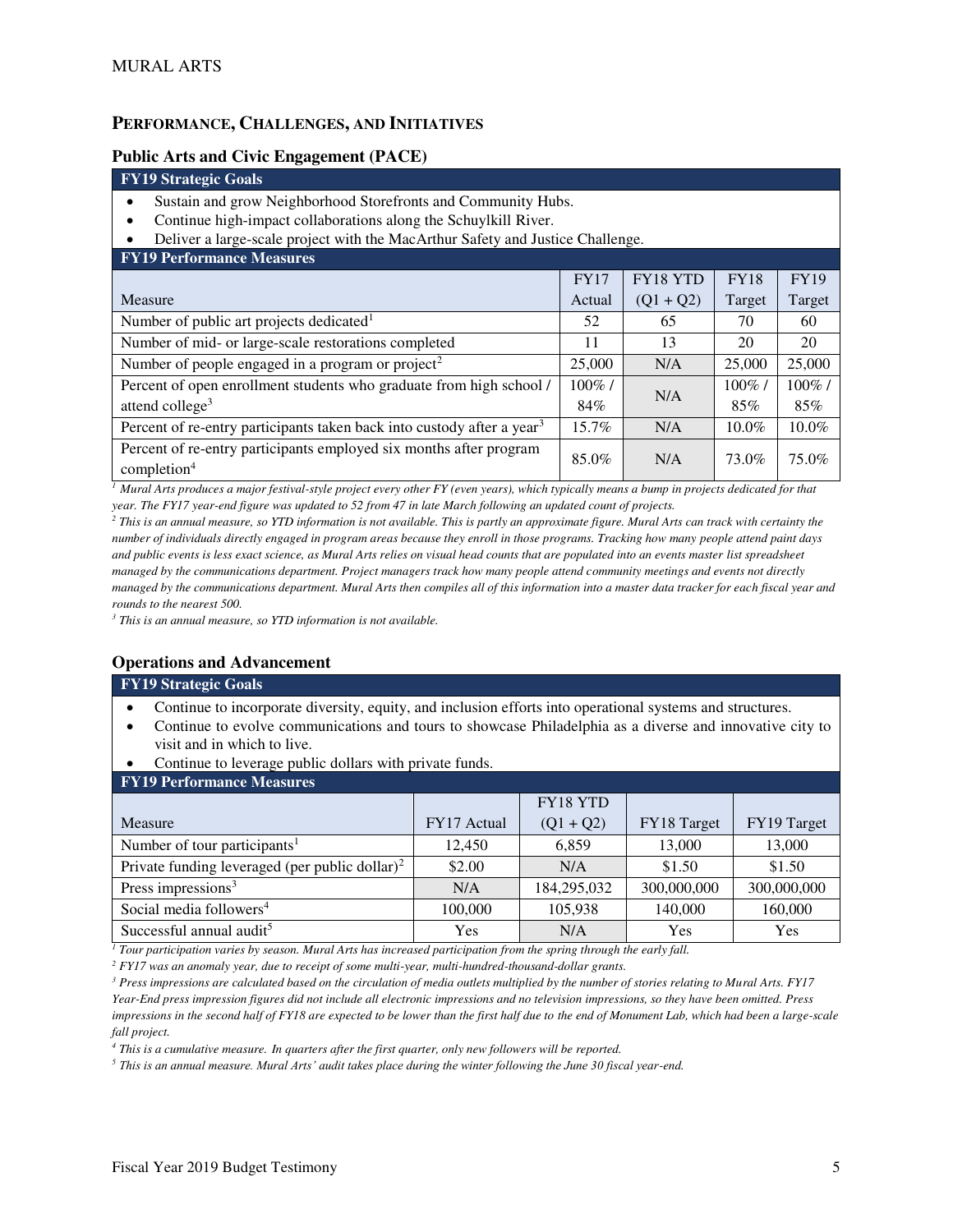# **OTHER BUDGETARY IMPACTS**

# **Federal and State (Where Applicable)**

Mural Arts receives funding from the PA Council on the Arts for our Community Murals program. In the past year, that funding has decreased from \$36,134 to \$29,633 due to a change in the formula the agency uses to determine grant amounts.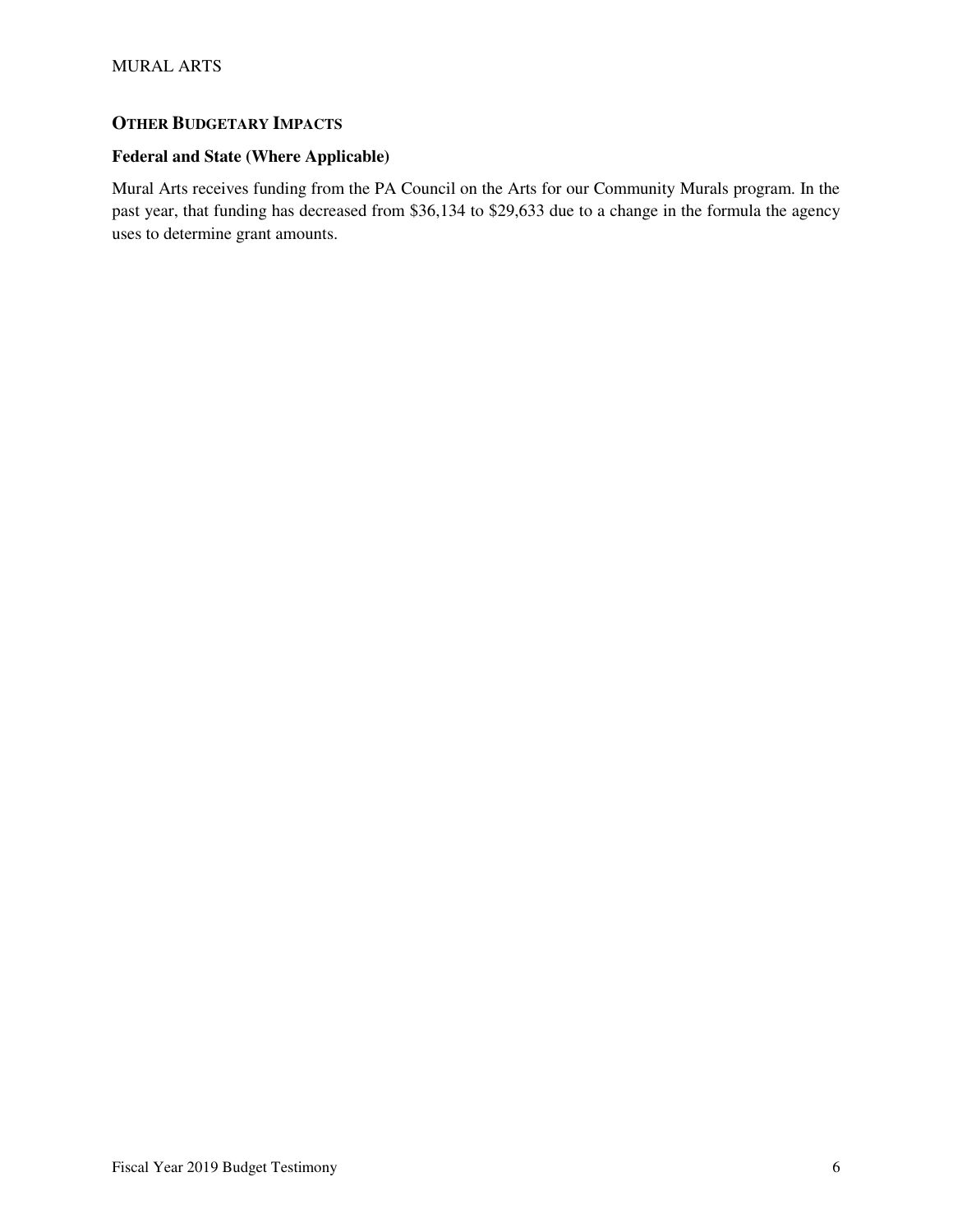# **CONTRACTING EXPERIENCE**

*The majority of Mural Arts' city-funded work is done in-house by city-funded staff and staff of the nonprofit Philadelphia Mural Arts Advocates.*

| Non-Profit Vendor Demographics |              |          |  |  |  |
|--------------------------------|--------------|----------|--|--|--|
| Philadelphia Mural Arts        |              |          |  |  |  |
| Advocates                      | Minority $%$ | Female % |  |  |  |
| Workforce                      | 48.00%       | 58.00%   |  |  |  |
| Executive                      | 25.00%       | 75.00%   |  |  |  |
| Board                          | 24.00%       | 49.00%   |  |  |  |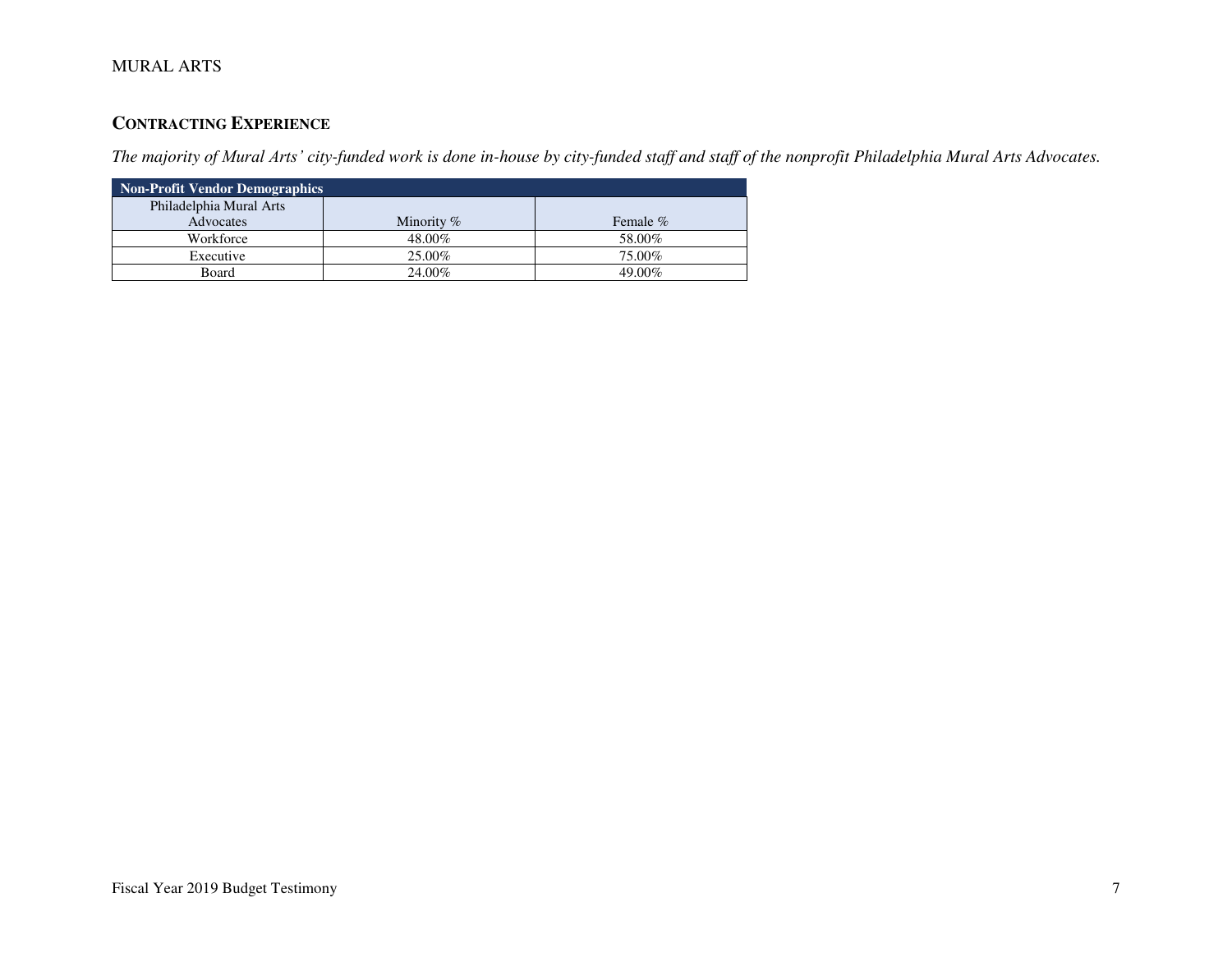# **EMPLOYEE DATA**

| <b>Staff Demographics (as of December 2017)</b> |                  |                  |                        |                  |                  |  |
|-------------------------------------------------|------------------|------------------|------------------------|------------------|------------------|--|
| <b>Full-Time Staff</b>                          |                  |                  | <b>Executive Staff</b> |                  |                  |  |
|                                                 | Male             | Female           |                        | Male             | Female           |  |
|                                                 | African-         | African-         |                        | African-         | African-         |  |
|                                                 | American         | American         |                        | American         | American         |  |
| Total                                           | 3                | 1                | Total                  | $\mathbf{0}$     | $\boldsymbol{0}$ |  |
| % of Total                                      | 30%              | 10%              | % of Total             | $0\%$            | $0\%$            |  |
| Average Salary                                  | \$41,735         | \$46,350         | Average Salary         | N/A              | N/A              |  |
| <b>Median Salary</b>                            | \$40,514         | \$46,350         | <b>Median Salary</b>   | N/A              | N/A              |  |
|                                                 | White            | White            |                        | White            | White            |  |
| Total                                           | 3                | 1                | Total                  | $\theta$         | 1                |  |
| % of Total                                      | 30%              | $10\%$           | % of Total             | $0\%$            | $100\%$          |  |
| Average Salary                                  | \$38,490         | \$117,131        | Average Salary         | N/A              | \$117,131        |  |
| <b>Median Salary</b>                            | \$35,645         | \$117,131        | Median Salary          | N/A              | \$117,131        |  |
|                                                 | Hispanic         | Hispanic         |                        | Hispanic         | Hispanic         |  |
| Total                                           | 1                | $\theta$         | Total                  | $\Omega$         | $\theta$         |  |
| % of Total                                      | $10\%$           | $0\%$            | % of Total             | $0\%$            | $0\%$            |  |
| Average Salary                                  | \$41,200         | N/A              | Average Salary         | N/A              | $\rm N/A$        |  |
| <b>Median Salary</b>                            | \$41,200         | N/A              | <b>Median Salary</b>   | N/A              | $\rm N/A$        |  |
|                                                 | Asian            | Asian            |                        | Asian            | Asian            |  |
| Total                                           | $\boldsymbol{0}$ | $\boldsymbol{0}$ | Total                  | $\boldsymbol{0}$ | $\boldsymbol{0}$ |  |
| % of Total                                      | $0\%$            | $0\%$            | % of Total             | $0\%$            | $0\%$            |  |
| Average Salary                                  | N/A              | N/A              | Average Salary         | N/A              | N/A              |  |
| <b>Median Salary</b>                            | N/A              | N/A              | Median Salary          | N/A              | $\rm N/A$        |  |
|                                                 | Other            | Other            |                        | Other            | Other            |  |
| Total                                           | $\Omega$         | $\overline{0}$   | Total                  | $\Omega$         | $\overline{0}$   |  |
| % of Total                                      | $0\%$            | $0\%$            | % of Total             | $0\%$            | $0\%$            |  |
| Average Salary                                  | N/A              | N/A              | Average Salary         | N/A              | N/A              |  |
| Median Salary                                   | N/A              | N/A              | Median Salary          | N/A              | N/A              |  |
|                                                 | <b>Bilingual</b> | <b>Bilingual</b> |                        | <b>Bilingual</b> | <b>Bilingual</b> |  |
| Total                                           | $\mathbf{1}$     | $\overline{0}$   | Total                  | $\mathbf{0}$     | $\overline{0}$   |  |
| % of Total                                      | 10%              | $0\%$            | % of Total             | $0\%$            | $0\%$            |  |
| Average Salary                                  | \$41,200         | N/A              | Average Salary         | N/A              | N/A              |  |
| Median Salary                                   | \$41,200         | N/A              | Median Salary          | N/A              | N/A              |  |
|                                                 | Male             | Female           |                        | Male             | Female           |  |
| Total                                           | 8                | 2                | Total                  | $\boldsymbol{0}$ | 1                |  |
| % of Total                                      | 80%              | 20%              | % of Total             | $0\%$            | 100%             |  |
| Average Salary                                  | \$40,451         | \$81,741         | Average Salary         | N/A              | \$117,131        |  |
| Median Salary                                   | \$38,783         | \$81,741         | Median Salary          | N/A              | \$117,131        |  |